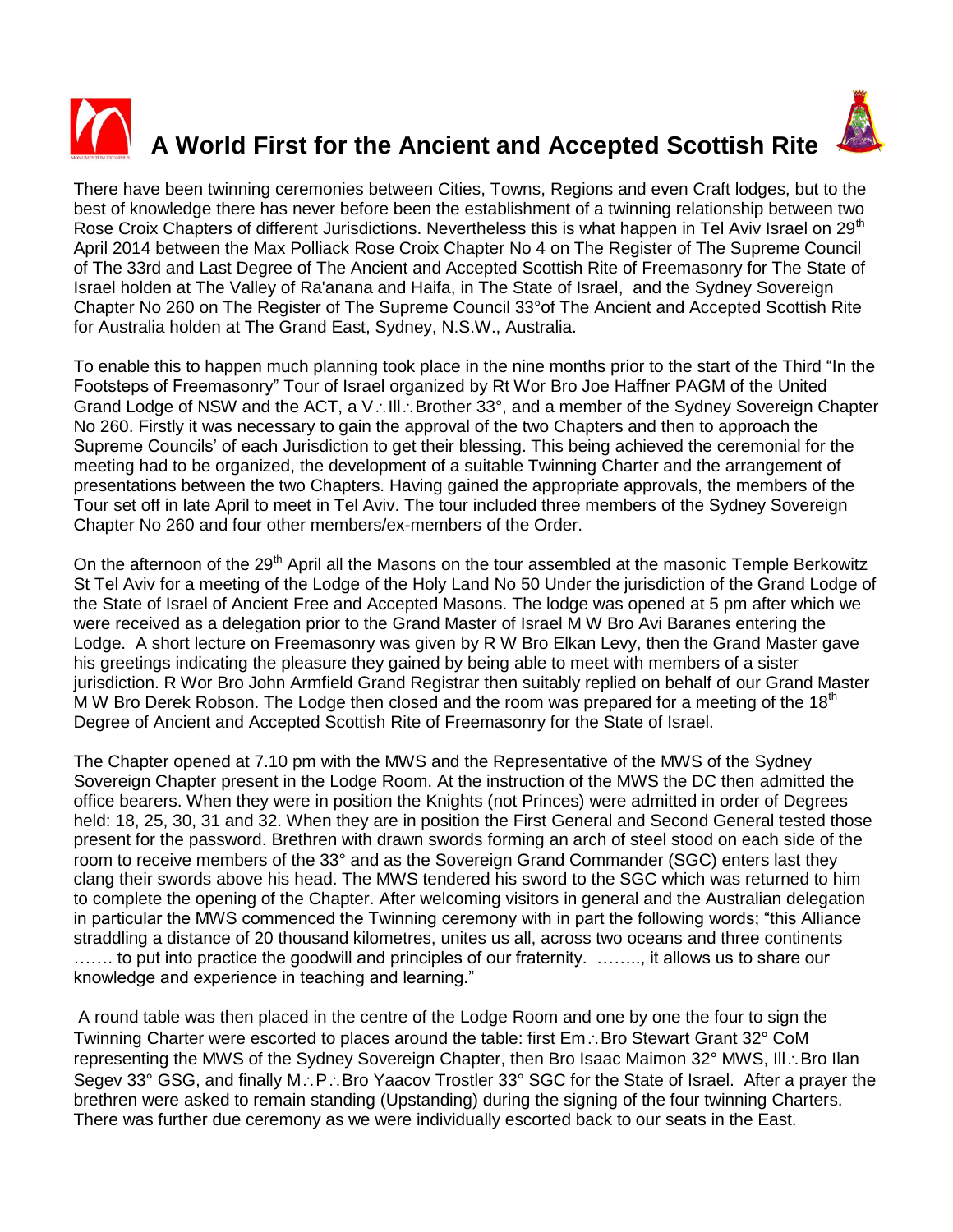



Isaak Maimon, Yaacov Trostler, Illan Segev, Stewart Grant E& P Bros Rowland Milbank, Wayne Perks, & John Armfield watching Signing the Charter of Twinning

The MWS then asked the representative of the MWS of the Sydney Sovereign Chapter to address the meeting. Em.: Bro Stewart Grant 32° CoM did so giving greetings from the SGC for Australia and the MWS of the Sydney Sovereign Chapter, he explained the development of the Universal ritual in Australia and presented the MWS of the Max Polliack Sovereign Chapter with a photograph taken at the recent enthronement of Ill Bro Eric Okely, a Sceptre for use by MWS of the Max Polliack Sovereign Chapter and a Boomerang crafted by a member of the Wiradjuri Tribe to remind the Max Polliack Chapter that we are from Australia. Bro Isaac Maimon Immediately put away his Sword which he had been using to give appropriate knocks and indicated that in future he would use the Sceptre which had originally belonged to St Paul Sovereign Chapter Lane Cove.

The MWS then asked Bro David Gassner to present their gift to the Sydney Sovereign Chapter. Bro Gassner then presented a sealed package which when opened revealed a pyramid sculptured and polished by Br Gassner out of Malachite Limestone from King Solomon's Quarry (Tzedikiah's Caves under Jerusalem) and embellished with an 18° Jewel, engraved with a **Rose**, **18°**, and Bro Gassner's signature so that each side of the Pyramid has a different symbol.



Bro Knight Isaak Maimon 32° MWS with Sceptre, Em Bro Stewart Grant 32° CoM with Pyramid. Bro Knight David Gassner 30°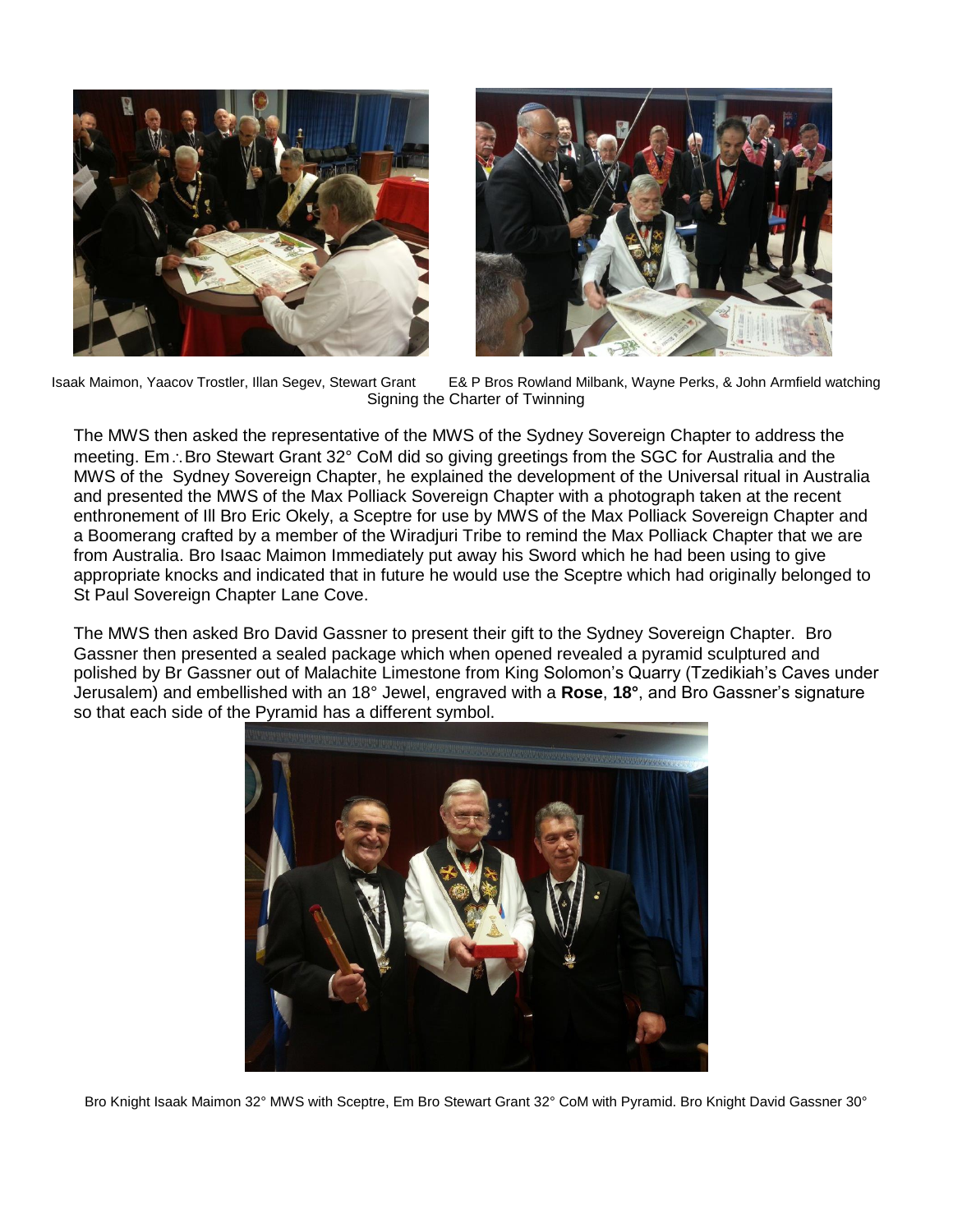The MWS then presented  $Em \cdot$ . Bro Stewart Grant 32 $^{\circ}$  CoM with a Jewel as Representative of the Max Polliack Sovereign Chapter to the Sydney Sovereign Chapter noting that he had a similar jewel showing that he is the Representative of the Sydney Sovereign Chapter in the Max Polliack Sovereign Chapter. The MWS then declared that from this day onwards all Knights of the twinned Chapter will be simultaneously recognized as honoury members and Knights/Princes of our mirrored Twin Chapter.

The MWS then called upon the SGC for Israel M.: P& III Bro Yaakov Trestle 33° for his comments and well wishes. These being given V: Ill: Bro Joe Haffner 33° was invited to respond on behalf of  $M \cdot P \cdot$  Bro Peter Rowland 33° SGC of the Australian Jurisdiction. This he did conveying greetings from the SGC and the Supreme Council. V: Ill: Bro Joe Haffner 33°went on to comment on the uniqueness of the twinning and the importance of the brotherhood of man declaring "*Shalom Aleichem"* and quoting that great text from the VSL "Behold, how good and how pleasant it is for Brethren to dwell together in unity"

The MWS then spoke at some length regarding his mother Lodge in NSW Lodge Woollahra No 341, and of his long association with V: III: Bro Joe Haffner 33°. The Chapter was then closed in due form at 8.10 pm and we all retired to join the members of the Craft and the ladies present for the festive board which in Israel is called "The White Table". What a wonderful night it was for the Ancient and Accepted Scottish Rite, the Universality of Freemasonry, and the start to a magnificent three week tour of Israel and Romania.

On return to Australia the Pyramid was presented to the MWS and other members of the Sydney Sovereign Chapter by those of the Chapter who had been present on the Tour.



V: Ill.: Bro Joe Haffner 33°; Em.: Bro Stewart Grant 32°; Ill.: Bro Eric Okely MWS; V: Ill.: Bro Dominic De Candia 33° GSG H.: E.: ; V: III: Bro Richard Pickering 33°; E&P Bro Adam Green; with the Pyramid.

Later at a meeting of the Prince Charles Edward Sovereign Council at which all the members of the Supreme Council were present Em.: Bro Stewart Grant 32° CoM gave a report to the assembled Supreme Council for Australia on the Twinning Ceremony and showed them the Malachite Pyramid from King Solomon's quarries.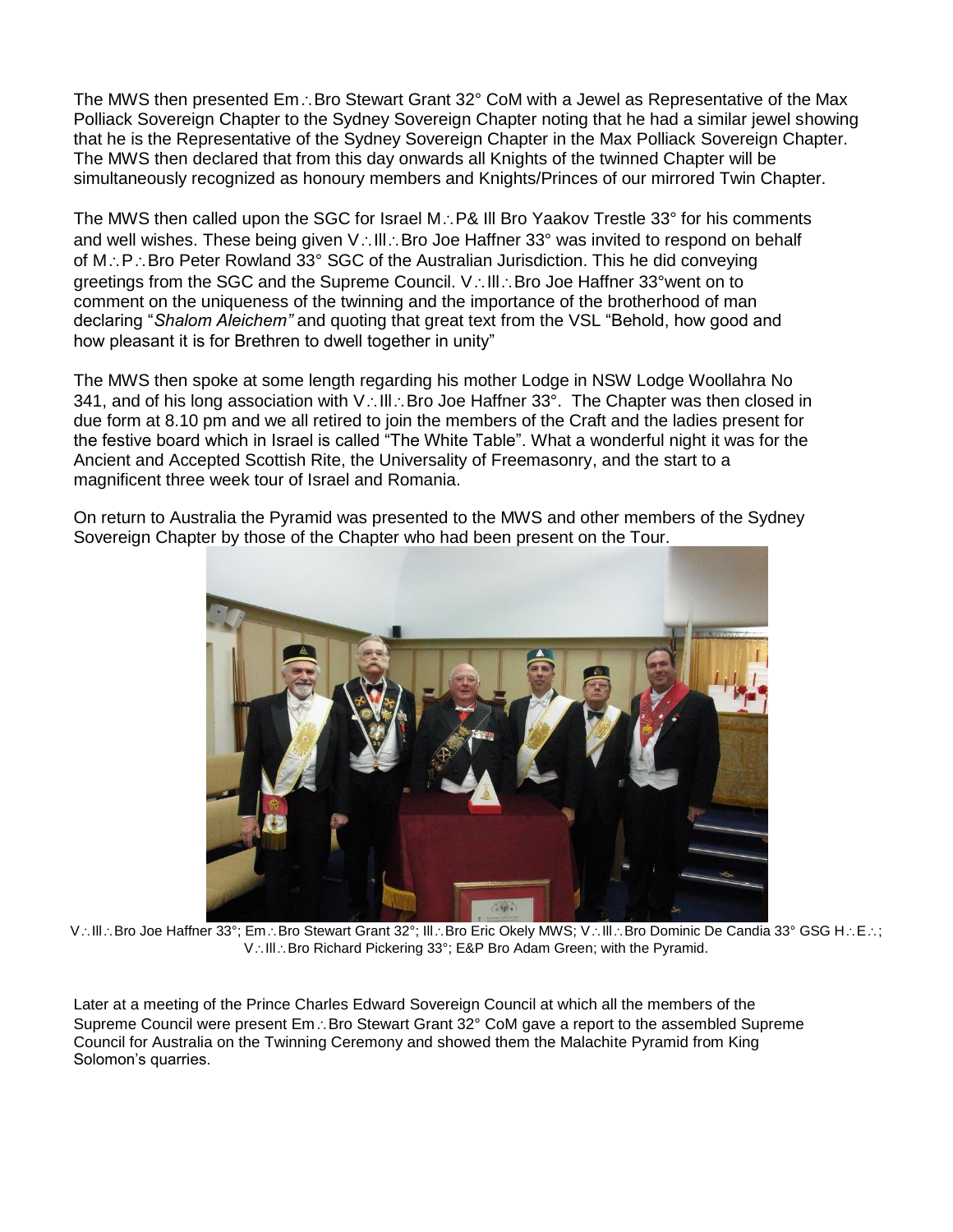

Members of the Supreme Council for the Ancient and Accepted Scottish Rite for Australia together with III . Bro Eric Okely MWS The Sydney Sovereign Chapter No 260, Em .: Bro Stewart Grant 32°CoM Representative of the Max Polliack Chapter No 4 and Recorder of the Sydney Sovereign Chapter No 260, and V: Ill: Bro Joe Haffner 33° organizer of the Tour to Israel with the Pyramid presented by The Max Polliack Sovereign Chapter No 4 of The Ancient and Accepted Scottish Rite of Freemasonry for The State of Israel.

Members of the Supreme Council from left to right are:

M.: P.: Bro Peter Rowland 33° Sovereign Grand Commander (SA); V.: P.: Bro Ian Tilbury 33° Lt Grand Commander (NSW South); M.: III.: Bro Bill Thompson 33° G Prior (Vic); M.: III.: Bro Jim Gist 33° G Treasurer General H.: E.: (QLD North); M.: III.: Bro Bill Morgan 33°G Chancellor (Tas); M.: III.: Bro Alan Charlton 33° G Regisatrar (SA); M.: III.: Bro Greg Summerhayes 33° G Marshal (NSW North); M.: III.: Bro Cyril Hondris 33° G Captain Genereal (WA); M.: III.: Bro Colin Mander G Director of Ceremonies (QLD South).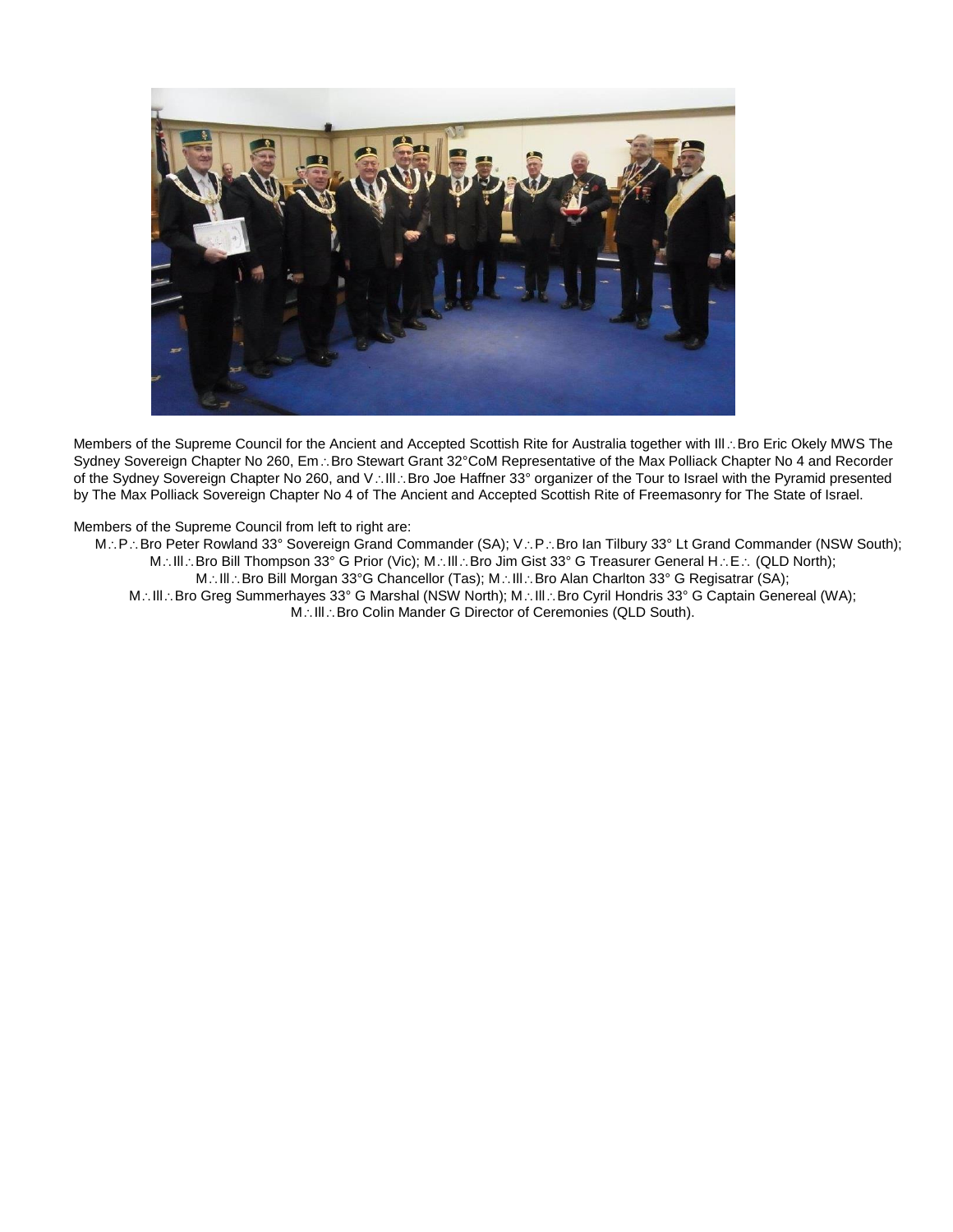## Dominic,

These Annexes are included for your records to complete the Historical Record of the actual meeting which apart from my and Joe's speeches is contained in the booklet titled Program and Ritual for the First Twinning ceremony.

## Annex A: Address by Me∴Bro Stewart Grant 32° Come

MWS, M.P. and III. Bro. Yaakov Trestle SGC for the A&A Scottish Rite for the State of Israel, I bring you greetings from Most Powerful Brother Peter J. Rowland, SGC for the A&A Scottish Rite of Australia. This is indeed an historic occasion and we have all taken part in a wonderful and inspiring ceremony My MWS Ill Bro LT Eric Okely RAN sends his greetings from the Sydney Sovereign Chapter No 260 to you MWS and to all present. He regrets very much that he is unable to be here tonight and has asked me to give you this letter of greeting from him to you.

MWS, our ritual is somewhat different in Australia as we were spawned from the Scottish and English Jurisdictions we generally follow elements of their workings. The Australian Supreme Council was formed in 1985 under the sponsorship of The English and Scottish Supreme Councils. Both those jurisdictions as I am sure you are aware have a requirement for a belief in Christianity, and so originally did the Australian Jurisdiction, become one more of the 5 or 6 Supreme Councils to do so out of the over 60 Supreme Councils throughout the world. As our Jurisdiction became established there were those among the Order who wished to make the Australian Jurisdiction and the beautiful inspiring ceremonies of the Order available to all masons. MWS earlier you quoted Albert Pike saying: "the principles of Freemasonry as a universal philosophy allowing the faithful of various religions to sit together and work in harmony for the progress of Humanity as a whole". That indeed was the view taken by the Australian Supreme Council. I recall prior to this happening I sought to pursue the idea of universality and equality for men of all faiths. I researched a paper for my own Chapter on Universality and the various meanings of INRI, and came across the work of Ill. Bro. Leon Zeldis 33° who unfortunately is unable to be here tonight but his work was most helpful in the preparation of that paper. Suffice it to say the Supreme Council for Australia in 2007 authorised the use of a Universal Ritual for any Chapter under its jurisdiction that wished to accept members of all faiths. I became a founding member of the first such Chapter The Sydney Sovereign Chapter No 260 when it was consecrated on  $10<sup>th</sup>$  March 2008. Within The Australian Jurisdiction we now have 5 Chapters using this Universal Ritual. The Sydney Sovereign Chapter has members of the Jewish, Moslem and Buddhist faiths and includes a Past Grand Master of the Grand Lodge of NSW & the ACT in MW Bro Greg Levenston who with his partner attended the first of these Tours in the Footsteps of Freemasonry. We call ourselves Princes in the 18<sup>th</sup> degree and beyond that III Brethren or Eminent Brethren if rewarded with recognition for service to the Order.

MWS I have here some small presentations to recognise this significant event of twining between our two Chapters. Firstly a photograph of the ugly faces of our members taken last month at our Enthronement Ceremony when Ill Bro Okely took the chair. You will see that on that occasion V P Bro Ian Tilbury our Lt G C was present. He will become SCG in June and V Ill Bro Ken Mobbs who will at the same time join the supreme Council. Also MP Bro Jack Ball PSGC whom some of you will know. This special Gift is from the Chapter and in our Jurisdiction is a Sceptre carried by the MWS of a Chapter. It has been retrieved from a consolidated Chapter and been embellished with parts of the chain of a member of the Supreme Council. Lastly but not least you need to be reminded that we are from the antipodes; and so we give you this boomerang crafted by an Aborigine from the Wiradjuri Tribe.

MWS we who are here tonight are enjoying ourselves immensely and are looking forward to some most interesting days ahead. We look forward to the day when you and any of your members are able to join us in Sydney Australia